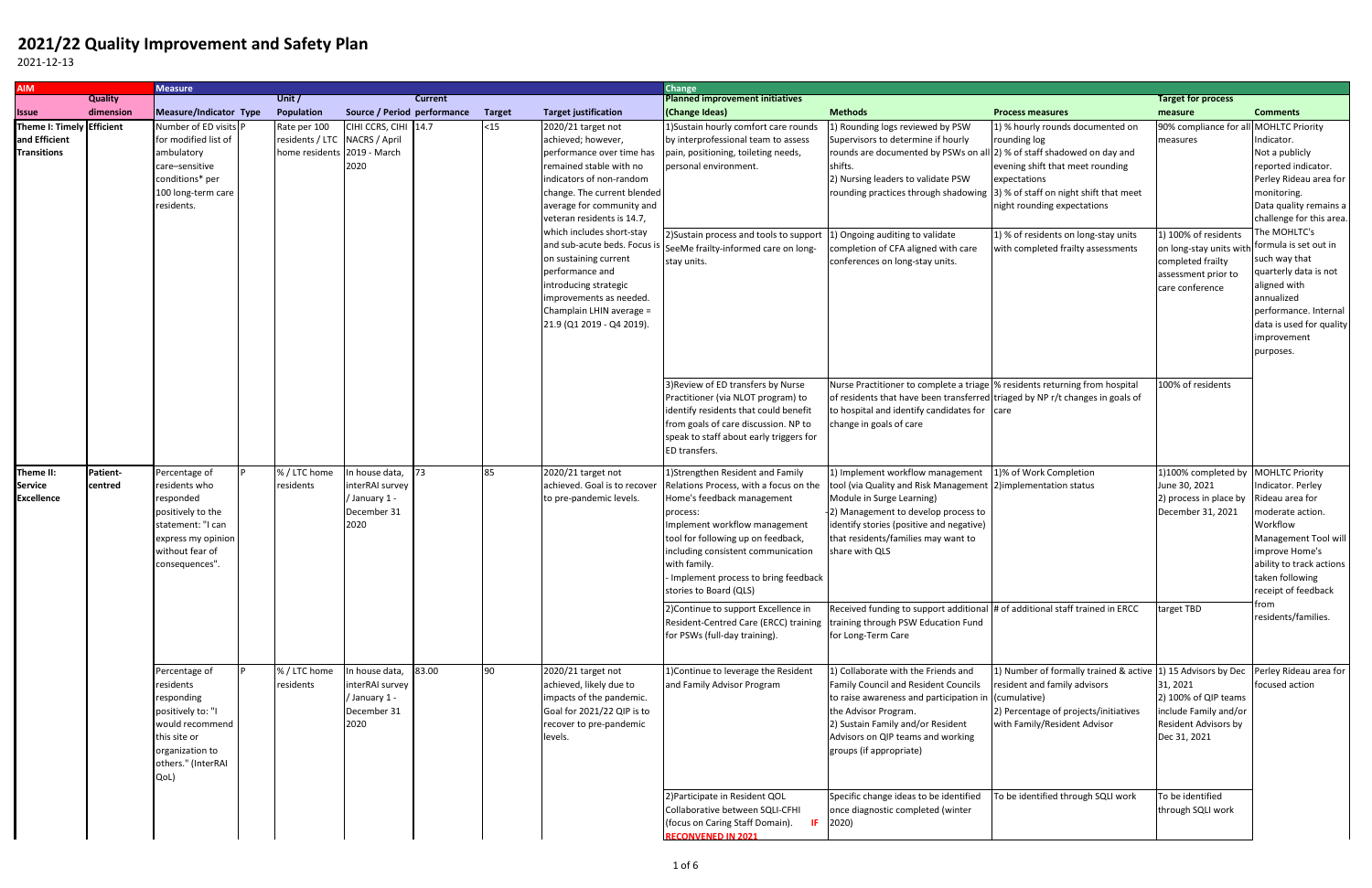| <b>AIM</b>                |                | <b>Measure</b>          |         |                            |                             |                |               |                               | <b>Change</b>                                                                                  |                                                                             |                                                          |                           |                           |
|---------------------------|----------------|-------------------------|---------|----------------------------|-----------------------------|----------------|---------------|-------------------------------|------------------------------------------------------------------------------------------------|-----------------------------------------------------------------------------|----------------------------------------------------------|---------------------------|---------------------------|
|                           | <b>Quality</b> |                         | Unit /  |                            |                             | <b>Current</b> |               |                               | <b>Planned improvement initiatives</b>                                                         |                                                                             |                                                          | <b>Target for process</b> |                           |
| Issue                     | dimension      | Measure/Indicator Type  |         | Population                 | Source / Period performance |                | <b>Target</b> | <b>Target justification</b>   | (Change Ideas)                                                                                 | <b>Methods</b>                                                              | <b>Process measures</b>                                  | measure                   | <b>Comments</b>           |
| Theme III: Safe Effective |                | Proportion of long-     |         | Proportion / at-Local data |                             | 60% [data      | 80% [TBC -    | Data represents percentage    | 1) Continue to implement "End-of-life                                                          | 1) Continue implementing items                                              | 1) Implemention status of partially met $\boxed{1}$ 100% |                           | <b>MOHLTC Priority</b>    |
| and Effective             |                | term care home          |         | risk cohort                | collection                  | collection     | following     | of residents identified as    | care during last days and hours" best                                                          | identified in the gap analysis.                                             | and unmet recommendations from                           | implementation by         | Indicator. Perley         |
| Care                      |                | residents with a        |         |                            | (PCC)/July -                | underway for   | completion    |                               | "end-stage" in RAI-MDS who practice guidelines from RNAO. Work                                 | 2) Update care plan library -                                               | <b>BPG</b>                                               | December 31, 2021         | Rideau area for           |
|                           |                | progressive, life-      |         |                            | December 2019 2020]         |                | of data       | had palliative/end-of-life    | includes updating "end-of-life care"                                                           | embedding 8 domains of palliative care (2) Completion status of care plan   |                                                          | 2) Care plan library      | focused action.           |
|                           |                | threatening illness     |         |                            |                             |                | collection]   | care needs documented in      | and "palliative approach to care"                                                              | throughout library.                                                         | library review & update                                  | updated by                |                           |
|                           |                | who were                |         |                            |                             |                |               | plan of care. PPSv2 and CFA   | sections of the care plan to support                                                           | 3) Test & implement process to update 3) Implementation of process          |                                                          | September 30, 2021        |                           |
|                           |                | identified to           |         |                            |                             |                |               |                               | consistently used for all long-documentation of individualized plan                            | care plan with EOL lens based on PPS                                        |                                                          | 3) New process            |                           |
|                           |                | benefit from            |         |                            |                             |                |               | stay residents to identify    | of care for residents requiring                                                                | and CFA results.                                                            |                                                          | implemented on all        |                           |
|                           |                |                         |         |                            |                             |                |               | palliative/end-of-life care   | palliative care.                                                                               |                                                                             |                                                          |                           |                           |
|                           |                | palliative care, who    |         |                            |                             |                |               |                               |                                                                                                |                                                                             |                                                          | units by December 31,     |                           |
|                           |                | have their palliative   |         |                            |                             |                |               | needs. Focus of work in this  |                                                                                                |                                                                             |                                                          | 2021                      |                           |
|                           |                | care needs              |         |                            |                             |                |               | area will be to develop a     | 2)Sustain process and tools to support                                                         | 1) Ongoing auditing to validate                                             | 1) % of residents on long-stay units                     | 1) 100% of residents      |                           |
|                           |                | identified through      |         |                            |                             |                |               | process to formalize a plan   |                                                                                                |                                                                             |                                                          |                           |                           |
|                           |                | a comprehensive         |         |                            |                             |                |               | of care aligned with the      | SeeMe frailty-informed care on long-                                                           | completion of CFA aligned with care                                         | with completed frailty assessments                       | on long-stay units with   |                           |
|                           |                | and holistic            |         |                            |                             |                |               | findings of these             | stay units.                                                                                    | conferences on long-stay units.                                             |                                                          | completed frailty         |                           |
|                           |                | assessment.             |         |                            |                             |                |               | assessments and the           |                                                                                                |                                                                             |                                                          | assessment prior to       |                           |
|                           |                |                         |         |                            |                             |                |               | resident/SDM preferences.     |                                                                                                |                                                                             |                                                          | care conference           |                           |
|                           |                |                         |         |                            |                             |                |               |                               |                                                                                                |                                                                             |                                                          |                           |                           |
|                           |                |                         |         |                            |                             |                |               |                               |                                                                                                |                                                                             |                                                          |                           |                           |
|                           |                |                         |         |                            |                             |                |               |                               |                                                                                                |                                                                             |                                                          |                           |                           |
|                           |                | Percentage of           |         | % / Residents              | CIHI CCRS / July 14.9       |                | 14            | $2020/21$ target not          | 1) Sustain Pain Monitoring (aligned                                                            | Through the support of pain resource                                        | $\sqrt{1}$ % of completion                               | 1)90% completion          | Not included in           |
|                           |                | Residents who           |         |                            | - September                 |                |               | achieved. Changes in          | with RAI cycle)                                                                                | nurse, provide education and ongoing                                        |                                                          |                           | <b>MOHLTC Priority</b>    |
|                           |                | <b>Experienced Pain</b> |         |                            | 2020                        |                |               | practice aligned with BPG on  |                                                                                                | feedback to staff. Evaluate results and                                     |                                                          |                           | Indicator List.           |
|                           |                |                         |         |                            |                             |                |               | Pain Management largely       |                                                                                                | actions from the pain monitoring.                                           |                                                          |                           | Publicly reported         |
|                           |                |                         |         |                            |                             |                |               | implemented in 2018.          |                                                                                                | Monthly audit to ensure quality                                             |                                                          |                           | indicator (CIHI Your      |
|                           |                |                         |         |                            |                             |                |               | Current focus is sustaining   |                                                                                                | results.                                                                    |                                                          |                           | Health System; HQO        |
|                           |                |                         |         |                            |                             |                |               | and evaluating changes.       |                                                                                                |                                                                             |                                                          |                           | Long Term Care            |
|                           |                |                         |         |                            |                             |                |               | Current performance           |                                                                                                |                                                                             |                                                          |                           | Performance)              |
|                           |                |                         |         |                            |                             |                |               |                               |                                                                                                |                                                                             |                                                          |                           | Perley Rideau area for    |
|                           |                |                         |         |                            |                             |                |               | of veteran and community      | reflects the blended average 2)Sustain pain screening and care                                 | Quarterly chart review in PCC to                                            | 1)% of residents that have                               | 90% compliance for        | monitoring.               |
|                           |                |                         |         |                            |                             |                |               | residents. NOTES: Provincial  | planning process on admission                                                                  | determine use of screening tool.                                            | documented pain                                          | both                      | Aligns with full          |
|                           |                |                         |         |                            |                             |                |               | average = 4.5% (Q2 2020);     |                                                                                                |                                                                             | assessment/screening at admission                        |                           | implementation of         |
|                           |                |                         |         |                            |                             |                |               | however, the literature       |                                                                                                |                                                                             | within 24 hours                                          |                           | <b>RNAO Best Practice</b> |
|                           |                |                         |         |                            |                             |                |               | suggests proportion of LTC    |                                                                                                |                                                                             | 2)% of Admission Checklists audited by                   |                           | Guideline.                |
|                           |                |                         |         |                            |                             |                |               | residents with some level of  |                                                                                                |                                                                             | <b>Managers</b>                                          |                           |                           |
|                           |                |                         |         |                            |                             |                |               | pain is around 40-80%.        | 3) Sustain hourly comfort care rounds                                                          | 1) Rounding logs reviewed by PSW                                            | 1) % hourly rounds documented on                         | 90% compliance for all    |                           |
|                           |                |                         |         |                            |                             |                |               |                               | by interprofessional team to assess                                                            | Supervisors to determine if hourly                                          | rounding log                                             | measures                  |                           |
|                           |                |                         |         |                            |                             |                |               |                               | pain, positioning, toileting needs,                                                            | rounds are documented by PSWs on all 2) % of staff shadowed on day and      |                                                          |                           |                           |
|                           |                |                         |         |                            |                             |                |               |                               | personal environment.                                                                          | shifts.                                                                     | evening shift that meet rounding                         |                           |                           |
|                           |                |                         |         |                            |                             |                |               |                               |                                                                                                | 2) Nursing leaders to validate PSW                                          | expectations                                             |                           |                           |
|                           |                |                         |         |                            |                             |                |               |                               |                                                                                                | rounding practices through shadowing 3) % of staff on night shift that meet |                                                          |                           |                           |
|                           |                |                         |         |                            |                             |                |               |                               |                                                                                                |                                                                             | night rounding expectations                              |                           |                           |
|                           | <b>Safe</b>    | Culture of Safety       | Overall |                            | In-house data,              | 2.74 [survey   | 2.9           | Capacity Building. Safety     | 1) Psychological safety - diagnostic                                                           | Leadership self-assessment completed TBD                                    |                                                          | <b>TBD</b>                | Perley Rideau area for    |
|                           |                |                         |         | Weighted                   | Culture of                  | was not        |               |                               | Culture Score is on a scale of required prior to identification of                             | fall 2019.                                                                  |                                                          |                           | focused action Aligns     |
|                           |                |                         |         | Average Safety             | Safety survey,              | conudcted in   |               | 1 (low) to 5 (high). Current  | initiatives                                                                                    |                                                                             |                                                          |                           | with Accreditation        |
|                           |                |                         |         | <b>Culture Score</b>       | 2019                        | 2020]          |               | target reflects the need to   |                                                                                                |                                                                             |                                                          |                           | Canada expectations       |
|                           |                |                         |         |                            |                             |                |               | complete a full diagnostic to |                                                                                                |                                                                             |                                                          |                           |                           |
|                           |                |                         |         |                            |                             |                |               | better understand             |                                                                                                |                                                                             |                                                          |                           |                           |
|                           |                |                         |         |                            |                             |                |               |                               | opportunities; as well as the 2)Continue to strengthen education on Actions to be aligned with |                                                                             | 1) Education on Just Culture                             | 1) Number of              |                           |
|                           |                |                         |         |                            |                             |                |               | complexity of the issue       | Just Culture, promoting open                                                                   | Psychological Safety work.                                                  | 2) Staff familiarity with Just Culture                   | education provided to     |                           |
|                           |                |                         |         |                            |                             |                |               | (changing an organization's   | communication                                                                                  |                                                                             | through survey                                           | different groups          |                           |
|                           |                |                         |         |                            |                             |                |               | culture can be quite          |                                                                                                |                                                                             |                                                          | according to plan         |                           |
|                           |                |                         |         |                            |                             |                |               | difficult).                   |                                                                                                |                                                                             |                                                          | 2) TBD                    |                           |
|                           |                |                         |         |                            |                             |                |               |                               |                                                                                                |                                                                             |                                                          |                           |                           |
|                           |                |                         |         |                            |                             |                |               |                               |                                                                                                |                                                                             |                                                          |                           |                           |
|                           |                |                         |         |                            |                             |                |               |                               | 3) Continue to participate in CPSI                                                             | Continue the practice of Annual Safety TBD                                  |                                                          | <b>TBD</b>                |                           |
|                           |                |                         |         |                            |                             |                |               |                               | Patient Safety Week                                                                            | Week for the fifth year. Improve                                            |                                                          |                           |                           |
|                           |                |                         |         |                            |                             |                |               |                               |                                                                                                | participation of staff in the activities.                                   |                                                          |                           |                           |
|                           |                |                         |         |                            |                             |                |               |                               |                                                                                                |                                                                             |                                                          |                           |                           |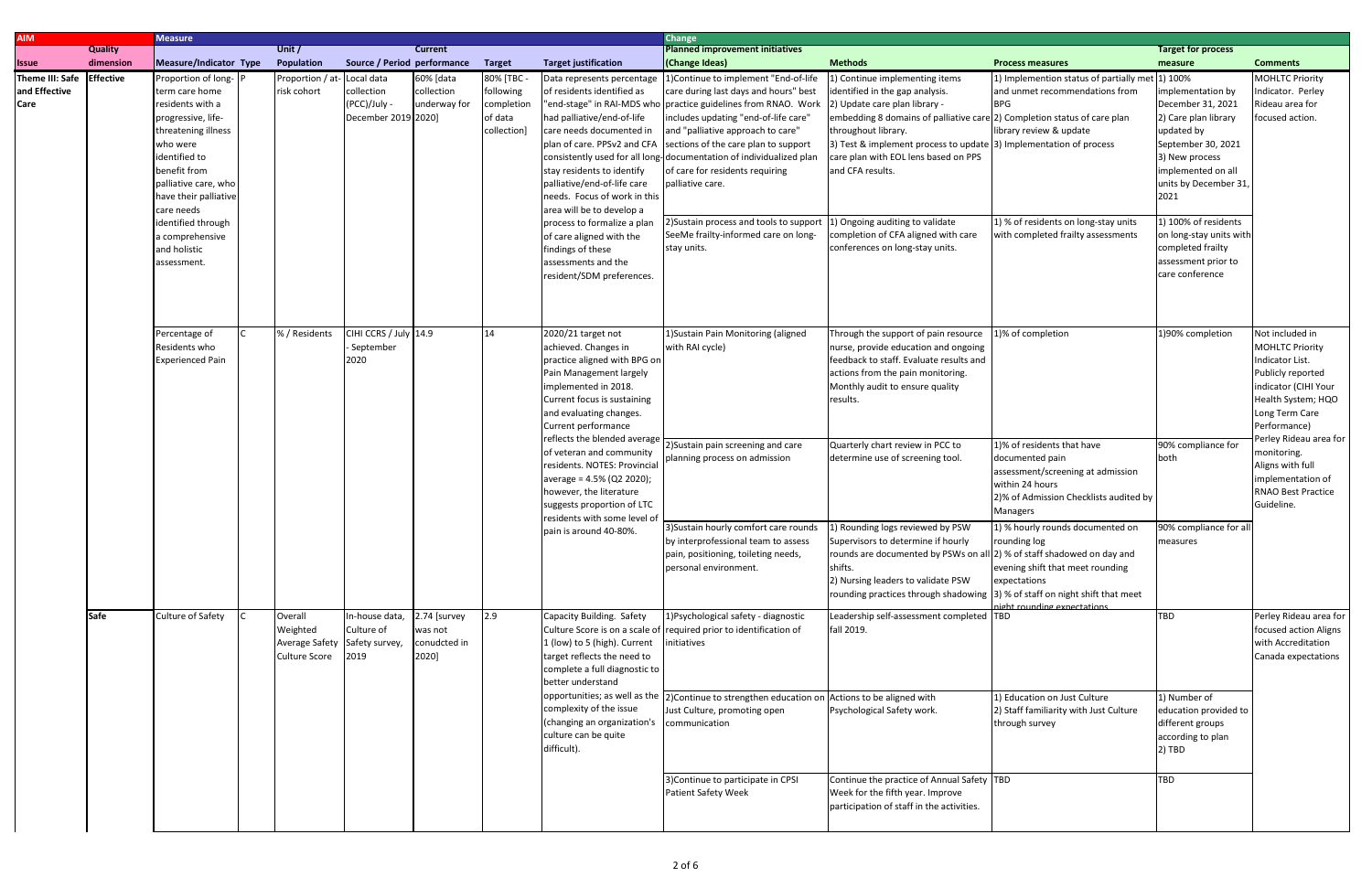| <b>AIM</b> |                | <b>Measure</b>                                                                                              |  |                                        |                                                                            |                                    |     |                                                                                                                                                                                                                                                                                                                                                                                           | <b>Change</b>                                                                                                                                                                                                                            |                                                                                                                                                                                                            |                                                                                                               |                                                              |                                                                                                                                                              |
|------------|----------------|-------------------------------------------------------------------------------------------------------------|--|----------------------------------------|----------------------------------------------------------------------------|------------------------------------|-----|-------------------------------------------------------------------------------------------------------------------------------------------------------------------------------------------------------------------------------------------------------------------------------------------------------------------------------------------------------------------------------------------|------------------------------------------------------------------------------------------------------------------------------------------------------------------------------------------------------------------------------------------|------------------------------------------------------------------------------------------------------------------------------------------------------------------------------------------------------------|---------------------------------------------------------------------------------------------------------------|--------------------------------------------------------------|--------------------------------------------------------------------------------------------------------------------------------------------------------------|
|            | <b>Quality</b> |                                                                                                             |  | Unit /                                 |                                                                            | <b>Current</b>                     |     |                                                                                                                                                                                                                                                                                                                                                                                           | <b>Planned improvement initiatives</b>                                                                                                                                                                                                   |                                                                                                                                                                                                            |                                                                                                               | <b>Target for process</b>                                    |                                                                                                                                                              |
| Issue      | dimension      | Measure/Indicator Type                                                                                      |  | Population                             |                                                                            | Source / Period performance Target |     | <b>Target justification</b>                                                                                                                                                                                                                                                                                                                                                               | (Change Ideas)                                                                                                                                                                                                                           | <b>Methods</b>                                                                                                                                                                                             | <b>Process measures</b>                                                                                       | measure                                                      | <b>Comments</b>                                                                                                                                              |
|            |                | Infection<br>Prevention and<br>Control Program                                                              |  | N/A                                    | N/A                                                                        |                                    |     | Focus of the work in this<br>area is to strengthen/further<br>develop existing<br>program/infrastructure to<br>minimize risk to residents<br>related to infections.                                                                                                                                                                                                                       | 1) Sustain hand hygiene audit program<br>2) Targeted improvements to COVID<br>response as identified (focus on<br>effectiveness and sustainability)                                                                                      | Progress to be monitored by Manager,<br>Infection Control and IPAC committee.<br>TBD                                                                                                                       | 1) Number of hand hygiene<br>observations conducted monthly<br>2) Hand hygiene compliance rates<br><b>TBD</b> | 1) 450 observations<br>per month<br>2) 85% compliance<br>TBD |                                                                                                                                                              |
|            |                | Number of<br>medication errors<br>that resulted in<br>potential or actual<br>harm (category D<br>or higher) |  | Count / 10,000<br><b>Resident Days</b> | MEDeReport<br>[Medical<br>Pharmacies<br>Client<br>Resources] /<br>Aug 2020 | 3.7                                | 2.8 | Focus of the work in this<br>develop existing<br>program/infrastructure to<br>minimize risk to residents<br>related to medication<br>administration.                                                                                                                                                                                                                                      | 1) Ongoing review of medication error<br>area is to strengthen/further data to identify trends and systemic<br>gaps<br>2) Other initiatives as identified (and<br>prioritized) by ISMP assessment, with<br>continued focus on education. | Leverage data to make improvements   Initiative dependent<br>to medication management policy and<br>practice<br>Medication Management team to<br>complete annual ISMP assessment and<br>prioritize results | Initiative dependent                                                                                          | Initiative dependent<br>Initiative dependent                 | Bar-coding continues<br>to be biggest gap;<br>however, current                                                                                               |
|            |                | Number of staff to                                                                                          |  | Number /                               | Ministry of                                                                |                                    |     | 2020/21 target not                                                                                                                                                                                                                                                                                                                                                                        | 1)Targeted organizational                                                                                                                                                                                                                | 1) BPG gap analysis completed in 2020.                                                                                                                                                                     | . 1) initiative dependent                                                                                     | 1) TBD                                                       | pharmacy provider<br>unable to support the<br>technology to enable<br>this. New eMAR<br>doesn't have this<br>functionality either.<br>Perley Rideau area for |
|            |                | resident<br>abuse/neglect<br>incidents reported<br>to the MOHLTC<br>through CIS System                      |  | Residents                              | Health Portal<br>Jan - Dec 2020                                            |                                    |     | achieved. Resident abuse<br>as a "never event" at the<br>Perley Rideau, as such, the<br>Home will continuously<br>work towards a goal of 0.<br>Perley Rideau acknowledges<br>an important contributor to<br>resident abuse is physically<br>responsive behaviours by co-<br>residents. This issue is<br>addressed under the<br>"Reduce Responsive<br>Behaviours" objective in the<br>QIP. | improvements, including policy review, Areas of focus include updated<br>and neglect (verbal, physical, enhanced education and awareness<br>sexual, financial) is identified (abuse, reporting and whistle-blowing)                      | education and resources/support for<br>staff, resident/care team involved in<br>abuse/neglect incideint<br>2) Review and update Abuse policy                                                               | 2) Status of policy review                                                                                    | 2) Policy review<br>completed by March<br>31, 2021           | focused action.<br>Leverage BPG on<br>Preventing and<br>Addressing Abuse and<br>Neglect of Older<br>Adults                                                   |
|            |                |                                                                                                             |  |                                        |                                                                            |                                    |     |                                                                                                                                                                                                                                                                                                                                                                                           |                                                                                                                                                                                                                                          |                                                                                                                                                                                                            |                                                                                                               |                                                              |                                                                                                                                                              |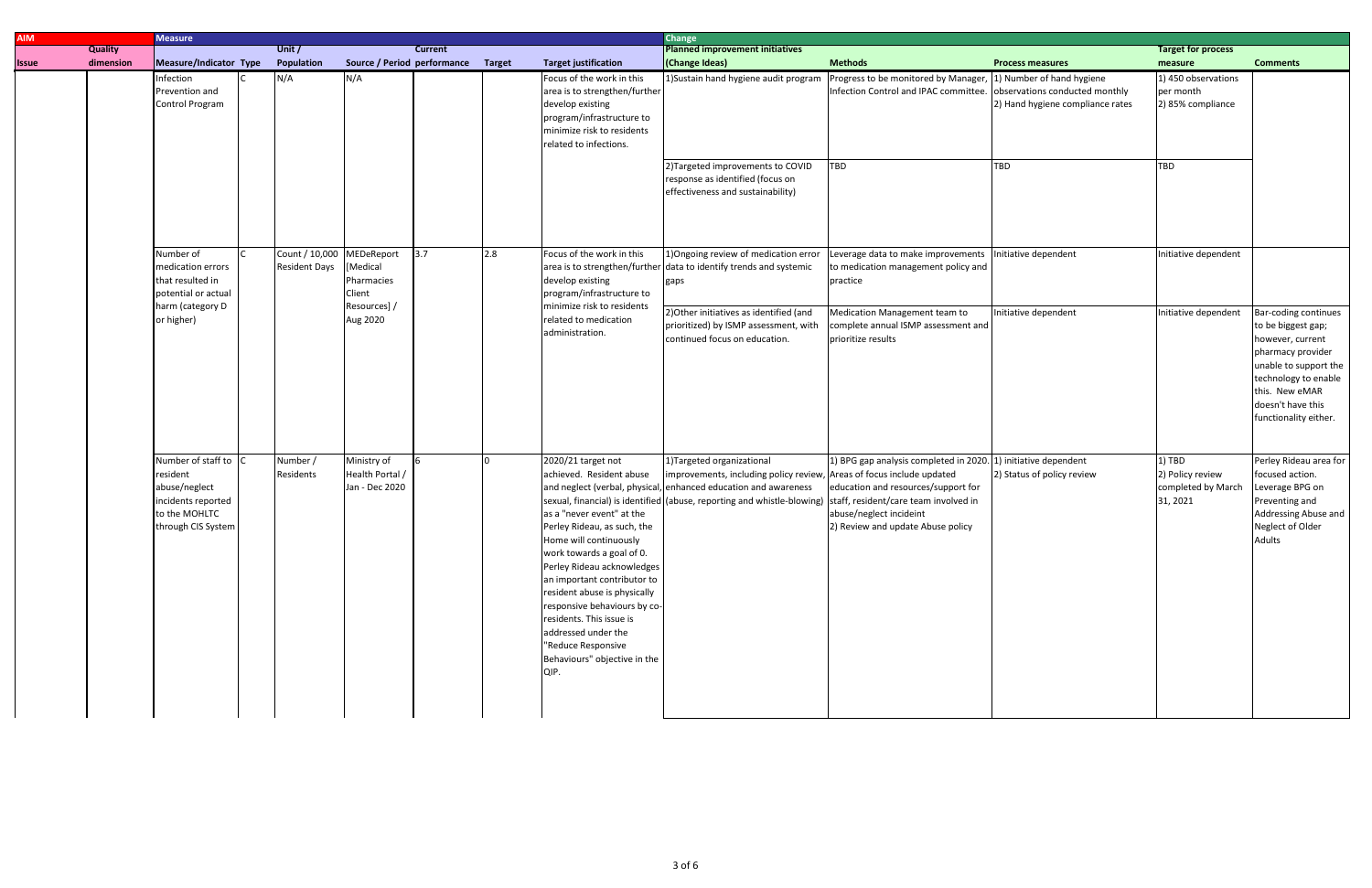| <b>AIM</b>   |                          | <b>Measure</b>                                                                                                                                      |  |                   |                                            |  |               |                                                                                                                                                                                                                                                                                                                                                                                                                                     | <b>Change</b>                                                                                                                                                                                                                                                                                                                                                                                                                                                                                        |                                                                                                                                                                                                                                                                                                                                                                                                                                                                                                                                                                  |                                                                                                                                                                                                                                                                                                                                                    |                                                                                                                                                                                                                                                |                                                                                                                                                                                              |
|--------------|--------------------------|-----------------------------------------------------------------------------------------------------------------------------------------------------|--|-------------------|--------------------------------------------|--|---------------|-------------------------------------------------------------------------------------------------------------------------------------------------------------------------------------------------------------------------------------------------------------------------------------------------------------------------------------------------------------------------------------------------------------------------------------|------------------------------------------------------------------------------------------------------------------------------------------------------------------------------------------------------------------------------------------------------------------------------------------------------------------------------------------------------------------------------------------------------------------------------------------------------------------------------------------------------|------------------------------------------------------------------------------------------------------------------------------------------------------------------------------------------------------------------------------------------------------------------------------------------------------------------------------------------------------------------------------------------------------------------------------------------------------------------------------------------------------------------------------------------------------------------|----------------------------------------------------------------------------------------------------------------------------------------------------------------------------------------------------------------------------------------------------------------------------------------------------------------------------------------------------|------------------------------------------------------------------------------------------------------------------------------------------------------------------------------------------------------------------------------------------------|----------------------------------------------------------------------------------------------------------------------------------------------------------------------------------------------|
|              | <b>Quality</b><br>Unit / |                                                                                                                                                     |  |                   | <b>Current</b>                             |  |               | <b>Planned improvement initiatives</b>                                                                                                                                                                                                                                                                                                                                                                                              | <b>Target for process</b>                                                                                                                                                                                                                                                                                                                                                                                                                                                                            |                                                                                                                                                                                                                                                                                                                                                                                                                                                                                                                                                                  |                                                                                                                                                                                                                                                                                                                                                    |                                                                                                                                                                                                                                                |                                                                                                                                                                                              |
| <b>Issue</b> | dimension                | Measure/Indicator Type                                                                                                                              |  | <b>Population</b> | Source / Period performance                |  | <b>Target</b> | <b>Target justification</b>                                                                                                                                                                                                                                                                                                                                                                                                         | (Change Ideas)                                                                                                                                                                                                                                                                                                                                                                                                                                                                                       | <b>Methods</b>                                                                                                                                                                                                                                                                                                                                                                                                                                                                                                                                                   | <b>Process measures</b>                                                                                                                                                                                                                                                                                                                            | measure                                                                                                                                                                                                                                        | <b>Comments</b>                                                                                                                                                                              |
|              |                          | Percentage of<br>residents on<br>antipsychotics<br>without a diagnosis<br>of psychosis                                                              |  | % / Residents     | CIHI CCRS / July 17.5<br>September<br>2020 |  | 17            | 2020/21 target achieved. In<br>Q1 2018, facility opened a<br>20-bed Specialized<br><b>Behavioural Support Unit</b><br>(SBSU). Opening of SBSU<br>resulted in the introduction<br>of a high antipsychotic user<br>group, accounting for ~25%<br>increase in QI indicator.<br><b>NOTES: Current</b><br>performance reflects the<br>blended average of veteran<br>and community residents.<br>Provincial average = 18.5%<br>(Q2 2020). | 1) Sustain Appropriate Use of<br>Antipsychotics (AUA) process on G1N.<br>Adapt and spread process across long-<br>stay units.                                                                                                                                                                                                                                                                                                                                                                        | Participation in CFHI-SQLI<br>Antipsychotic Deprescribing<br>Collaborative (started January 2018)                                                                                                                                                                                                                                                                                                                                                                                                                                                                | 1) additional deprescribing candidates<br>identified and addressed on original<br>pilot unit<br>2) implementation status                                                                                                                                                                                                                           | 1) 100% of candidates<br>on pilot unit with at<br>least one<br>deprescribing attempt indicator (CIHI Your<br>completed by June 30, Health system).<br>2021<br>2) AUA approach<br>implemented on all<br>Gatineau units by<br>September 30, 2021 | Not included in<br>MOHLTC Priority List.<br>Publicly reported<br>Perley Rideau area for<br>moderate action.                                                                                  |
|              |                          | Percentage of<br>residents who<br>developed a stage<br>2 to 4 pressure<br>ulcer or had a<br>pressure ulcer that<br>worsened to a<br>stage 2, 3 or 4 |  | % / Residents     | CIHI CCRS / July 2.5<br>September<br>2020  |  | 2.3           | 2020/21 target achieved.<br>Implementation of BPG<br>related to the prevention of<br>pressure injuries has been<br>depth education and<br>training for registered staff.<br>of improvement, with rate<br>decreasing from 6.3 (Q1<br>2017) to 2.9 (Q2 2019).<br>Targeted improvements will<br>continue throughout<br>2020/21 to further improve                                                                                      | 1) Sustain practice changes<br>implemented related to Risk<br>Assessment and Prevention of<br>Pressure Injuries and Assessment and<br>completed, supported by in-   management of Pressure Injuries<br>2) Sustain hourly comfort care rounds<br>Performance data over time by interprofessional team to assess<br>indicates sustained evidence pain, positioning, toileting needs,<br>personal environment.<br>3) Conduct mini root cause analysis for Mini RCAs led by<br>all new pressure injuries | Team to conduct chart reviews to<br>evaluate compliance with key practice<br>changes<br>1) Rounding logs reviewed by PSW<br>Supervisors to determine if hourly<br>rounds are documented by PSWs on all 2) % of staff shadowed on day and<br>shifts.<br>2) Nursing leaders to validate PSW<br>rounding practices through shadowing 3) % of staff on night shift that meet<br>wound/continence/ostomy nurse                                                                                                                                                        | % of residents with wounds reviewed<br>for accuracy of documentation and<br>assessment, just in time coaching and<br>mentoring provided to staff<br>1) % hourly rounds documented on<br>rounding log<br>evening shift that meet rounding<br>expectations<br>night rounding expectations<br>% of new pressure injuries with a<br>completed mini-RCA | 100%<br>90% compliance for all Long Term Care<br>measures<br>100%                                                                                                                                                                              | Not included in<br><b>MOHLTC Priority</b><br>Indicator List.<br>Publicly reported<br>indicator (CIHI Your<br>Health System; HQO<br>Performance)<br>Perley Rideau area for<br>moderate action |
|              |                          |                                                                                                                                                     |  |                   |                                            |  |               | in this area. NOTES: Current<br>performance reflects the<br>blended average of veteran<br>and community residents.<br>Provincial Average = 3.3%<br>(Q2 2020).                                                                                                                                                                                                                                                                       | 4) Continue focused wound care<br>education for registered staff                                                                                                                                                                                                                                                                                                                                                                                                                                     | Learning Needs Assessment being<br>completed to further identify potential targeted education<br>knowledge gap<br>- Support a nurse in the Skin Wellness<br>Assoxiate Nurse (SWAN) program via<br>the Nurses Spcialized in Wound,<br>Ostomy and Continence Canada<br>(NSWOCC)<br>- Support a Nurse to attend "Mind the<br>Gap, Wound Care Institute" viat the<br><b>RNAO</b><br>- Continue with "Speed Training" at<br>the bedside based on identified issues<br>- Offer classroom session delivered by<br>a Nurse Spcialized in Wound, Ostomy<br>and Continence | % of staff who have completed                                                                                                                                                                                                                                                                                                                      | 100%                                                                                                                                                                                                                                           |                                                                                                                                                                                              |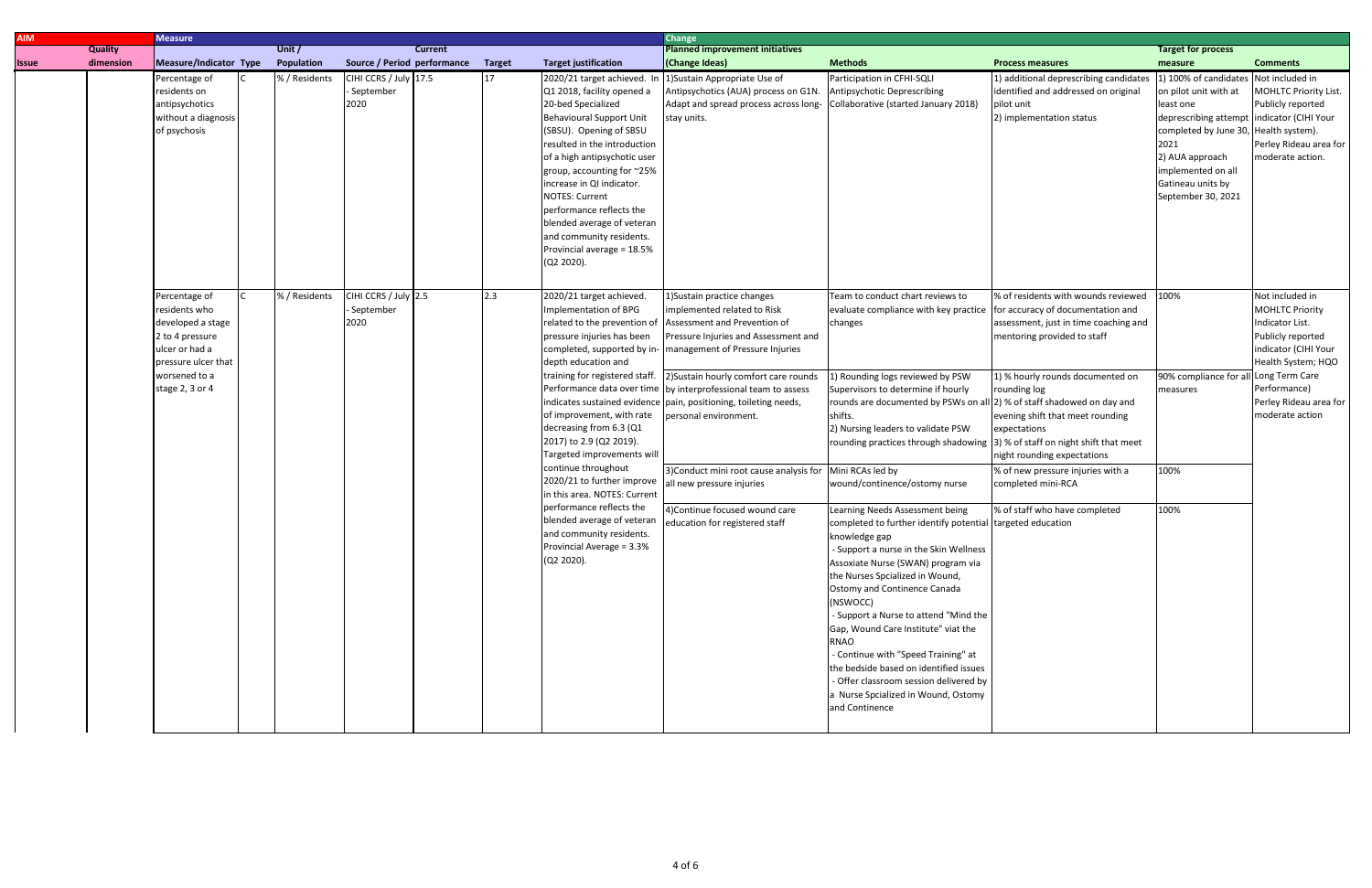| <b>Measure</b>                                                          |                        |                      |                                                                                              |                                                                                                                                                                                                                                                                                                                                                                                                                                                                                                                                                                                                                                                                                                                                                                                                                                                                                               | <b>Change</b>                                                                                                                                   |                                                                                                                                                                                                                                                                                                                                                                                                                                                                                                                                                                                           |                                                                                                                                                                                            |                                                                                                                                                                                                                                                                                                                                           |                                                                                                                                                                                                                                                                                               |
|-------------------------------------------------------------------------|------------------------|----------------------|----------------------------------------------------------------------------------------------|-----------------------------------------------------------------------------------------------------------------------------------------------------------------------------------------------------------------------------------------------------------------------------------------------------------------------------------------------------------------------------------------------------------------------------------------------------------------------------------------------------------------------------------------------------------------------------------------------------------------------------------------------------------------------------------------------------------------------------------------------------------------------------------------------------------------------------------------------------------------------------------------------|-------------------------------------------------------------------------------------------------------------------------------------------------|-------------------------------------------------------------------------------------------------------------------------------------------------------------------------------------------------------------------------------------------------------------------------------------------------------------------------------------------------------------------------------------------------------------------------------------------------------------------------------------------------------------------------------------------------------------------------------------------|--------------------------------------------------------------------------------------------------------------------------------------------------------------------------------------------|-------------------------------------------------------------------------------------------------------------------------------------------------------------------------------------------------------------------------------------------------------------------------------------------------------------------------------------------|-----------------------------------------------------------------------------------------------------------------------------------------------------------------------------------------------------------------------------------------------------------------------------------------------|
|                                                                         |                        |                      |                                                                                              |                                                                                                                                                                                                                                                                                                                                                                                                                                                                                                                                                                                                                                                                                                                                                                                                                                                                                               |                                                                                                                                                 |                                                                                                                                                                                                                                                                                                                                                                                                                                                                                                                                                                                           |                                                                                                                                                                                            |                                                                                                                                                                                                                                                                                                                                           |                                                                                                                                                                                                                                                                                               |
|                                                                         |                        |                      |                                                                                              |                                                                                                                                                                                                                                                                                                                                                                                                                                                                                                                                                                                                                                                                                                                                                                                                                                                                                               |                                                                                                                                                 |                                                                                                                                                                                                                                                                                                                                                                                                                                                                                                                                                                                           |                                                                                                                                                                                            |                                                                                                                                                                                                                                                                                                                                           | <b>Comments</b>                                                                                                                                                                                                                                                                               |
| Percentage of<br>residents who fell<br>in the past 30 days              | % / Residents          | - September<br>2020  | 20                                                                                           | 2020/21 target not<br>achieved. Significant work<br>completed in this area from<br>2016 through mid 2018,<br>with the Home completely<br>implementing the<br>Preventing Falls and<br>Reducing Injury from Falls<br><b>Best Practice Guidelines.</b><br>Statistical evidence of<br>improvement originally<br>observed, but has not been<br>sustained; despite >80%<br>compliance with key<br>practice changes. Injury<br>rates from falls suggest that<br>changes implemented have<br>been successful in<br>falls resulting in no injury or<br>minor injury (skin tears,<br>bruises, lacerations), and<br>only 3% resulting in serious<br>or critical injury (hip<br>will remain on sustaining<br>changes and performance.<br>No new interventions<br>planned at this time. NOTES:<br>Current performance<br>reflects the blended average<br>of veteran and community<br>$= 16.1\%$ (Q2 2020). | 2) Sustain hourly comfort care rounds                                                                                                           | Falls QI Team to conduct random<br>audits related to fall prevention<br>process and just-in-time teaching<br>1) Rounding logs reviewed by PSW<br>Supervisors to determine if hourly<br>shifts.<br>2) Nursing leaders to validate PSW                                                                                                                                                                                                                                                                                                                                                      | # of audits completed<br>1) % hourly rounds documented on<br>rounding log<br>evening shift that meet rounding<br>expectations<br>night rounding expectations                               | TBD based quarterly<br>audits<br>90% compliance for al<br>measures                                                                                                                                                                                                                                                                        | Not included in<br><b>MOHLTC Priority</b><br>Indicator List.<br>Publicly reported<br>indicator (CIHI Your<br>Health System; HQO<br>Long Term Care<br>Performance)<br>Perley Rideau area for<br>monitoring.<br>Aligns with full<br>implementation of<br><b>RNAO Best Practice</b><br>Guideline |
| Percentage of<br>residents who were<br>physically<br>restrained (daily) | % / Residents          | - September<br>2020  | 3.5                                                                                          | 2020/21 target achieved.<br>Significant corrective action<br>in response to statistical<br>decline in performance<br>observed (Q1 2017 - Q3<br>2018). Restraint rate has<br>declined since this time,<br>5%. No focused activity<br>expected in 2020/21,<br>however, the home will<br>continue to monitor<br>compliance with practice<br>changes to promote<br>sustainability. NOTES:<br>Current performance<br>of veteran and community                                                                                                                                                                                                                                                                                                                                                                                                                                                      | 1)Sustain Positioning Device                                                                                                                    | Quarterly review of sampling of<br>applicable charts (residents with tilt,<br>seatbelt and/or table top) for<br>completeness and accuracy<br>1) Rounding logs reviewed by PSW<br>Supervisors to determine if hourly<br>shifts.<br>2) Nursing leaders to validate PSW                                                                                                                                                                                                                                                                                                                      | % of audited assessments completed<br>without error<br>1) % hourly rounds documented on<br>rounding log<br>evening shift that meet rounding<br>expectations<br>night rounding expectations | 85% by December 31,<br>2021<br>measures                                                                                                                                                                                                                                                                                                   | Not included in<br><b>MOHLTC Priority</b><br>Indicator List.<br>Publicly reported<br>indicator (CIHI Your<br>Health System; HQO<br>Long Term Care<br>Performance)<br>Perley Rideau area for<br>continued monitoring                                                                           |
| <b>Quality</b><br>dimension                                             | Measure/Indicator Type | Unit /<br>Population | <b>Current</b><br>Source / Period performance<br>CIHI CCRS / July 21<br>CIHI CCRS / July 3.7 | Target                                                                                                                                                                                                                                                                                                                                                                                                                                                                                                                                                                                                                                                                                                                                                                                                                                                                                        | <b>Target justification</b><br>fracture). Focus for 2020/21<br>implemented Q3 & Q4 2018<br>residents. Provincial average<br>$= 3.2\% (Q2 2020)$ | <b>Planned improvement initiatives</b><br>(Change Ideas)<br>1) Sustain changes implemented<br>related to Falls Prevention BPG<br>by interprofessional team to assess<br>minimizing the risk of severe pain, positioning, toileting needs,<br>injury from falls, with 97% of personal environment.<br>residents. Provincial Average<br>assessment and care planning process<br>with current performance of<br>2) Sustain hourly comfort care rounds<br>by interprofessional team to assess<br>pain, positioning, toileting needs,<br>personal environment.<br>reflects the blended average | <b>Methods</b>                                                                                                                                                                             | <b>Process measures</b><br>rounds are documented by PSWs on all 2) % of staff shadowed on day and<br>rounding practices through shadowing 3) % of staff on night shift that meet<br>rounds are documented by PSWs on all 2) % of staff shadowed on day and<br>rounding practices through shadowing 3) % of staff on night shift that meet | <b>Target for process</b><br>measure<br>90% compliance for all                                                                                                                                                                                                                                |